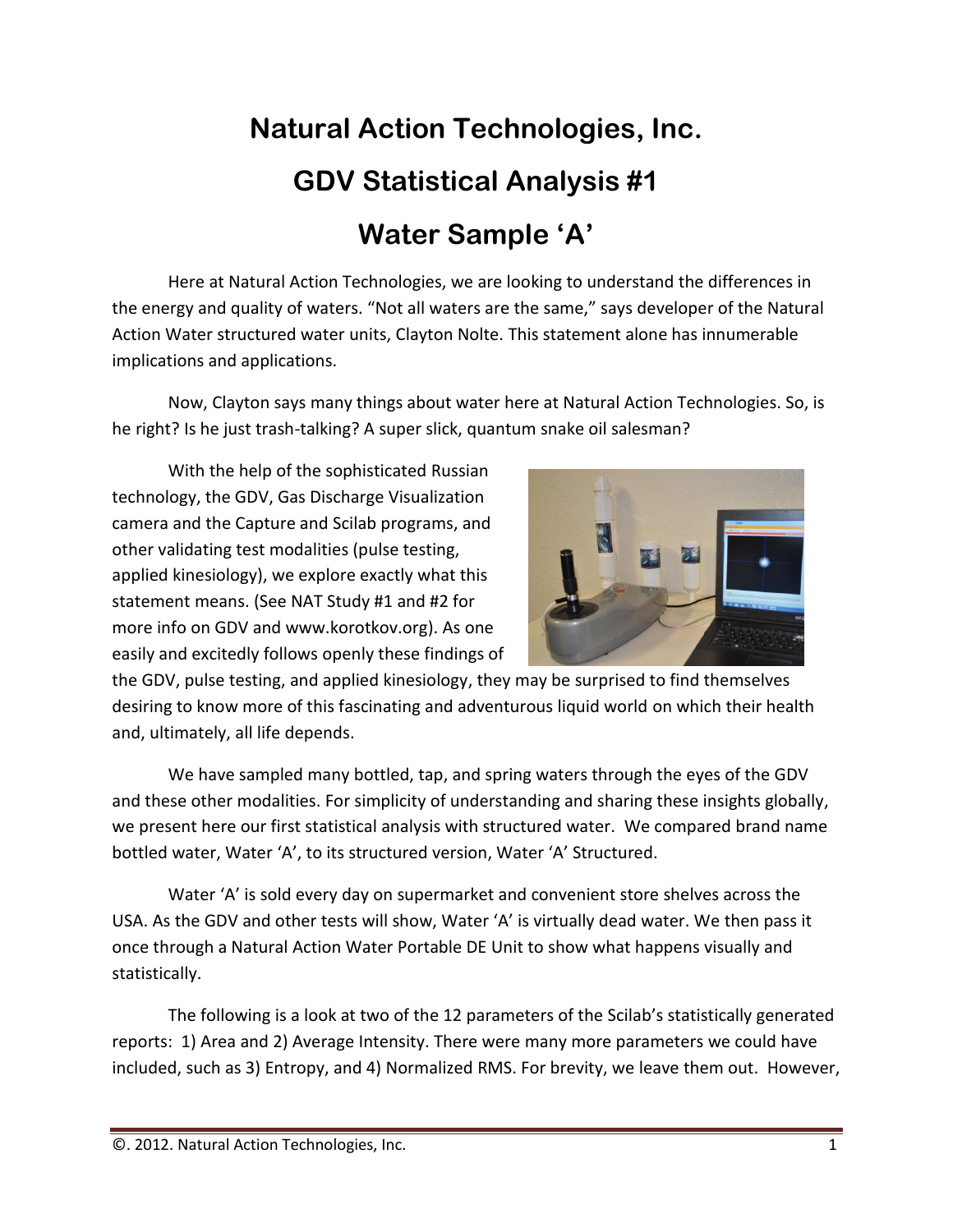please note as this study shows for the first two, all four parameters were statistically significant.

**Area** is defined in the GDV manual as **"**the number of pixels with a non-zero intensity not removed during noise filtration". It is the average space of the area of light presented in a 24 second dynamic film capture. In other words, how big is the area?



Picture 1. GDV Scilab **Area** Water 'A' (Bottom Left) and Water 'A' Structured (Upper Right).

In Picture 1, we view the Area of Energy from 12 samples of Water 'A' before structuring and 12 samples of Water 'A' after structuring. The first 12 Water 'A' samples are all weak and down to the left. The second set of Structured Water 'A' samples are all upper right and of much greater area in the Scilab chart above.

To do a GDV water sample, a 1/3 drop of water is suspended from the tip of a syringe above the GDV camera with special apparatus. There are 6 samples done with 2 pictures taken from each syringe, for a total of 12 pictures of both waters. The total 24 samples are then entered into the Scilab for processing computer-generated statistical analysis.



In terms of the amount of **Area** of energy, we can see that the sampling shows significant statistical difference! In other words, the **Area** of the Water 'A' Structured samples was much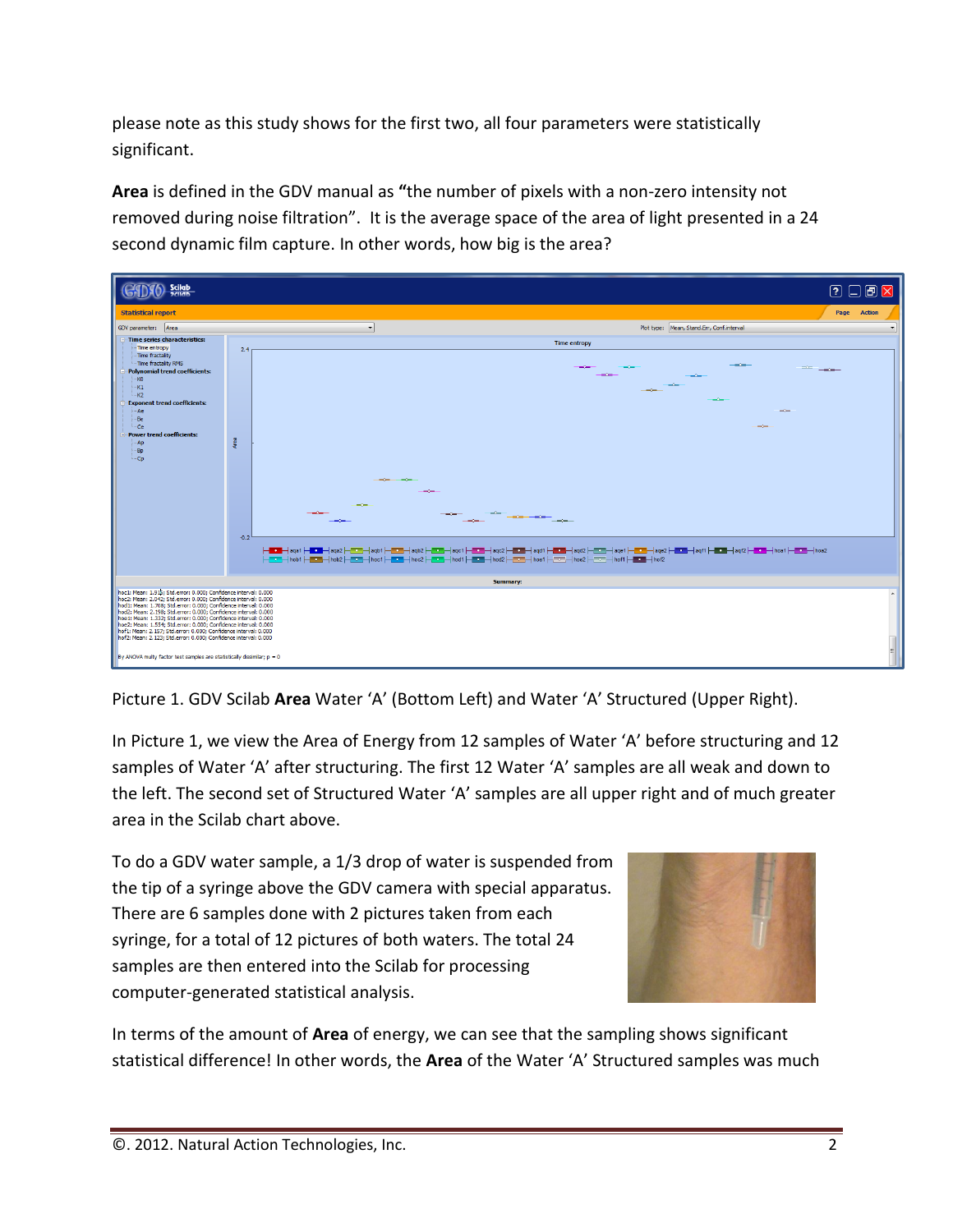greater than Water 'A' UNSTRUCTURED samples. Thus, the Natural Action Water structuring unit has brought the **Area** of Water 'A' so far up as to be statistically significant!

| <b>GDV-images' samples</b> |                          |           |        |                                                            |      |  |  |  |  |
|----------------------------|--------------------------|-----------|--------|------------------------------------------------------------|------|--|--|--|--|
| Energy palette             | $-120$                   | $E$ Noise | Center | Sector editor                                              | agd1 |  |  |  |  |
|                            | aga1 aga2 agb1 agb2 agc1 | nqc2      | agd1   | agd2 age1 age2 agf1 agf2 hoa1 hoa2 hob1 hob2 hoc1 hoc2 hod |      |  |  |  |  |
|                            |                          |           |        |                                                            |      |  |  |  |  |
|                            |                          |           |        |                                                            |      |  |  |  |  |
|                            |                          |           |        |                                                            |      |  |  |  |  |
|                            |                          |           |        |                                                            |      |  |  |  |  |
|                            |                          |           |        |                                                            |      |  |  |  |  |
|                            |                          |           |        |                                                            |      |  |  |  |  |
|                            |                          |           |        |                                                            |      |  |  |  |  |
|                            |                          |           |        |                                                            |      |  |  |  |  |
|                            |                          |           |        |                                                            |      |  |  |  |  |
|                            |                          |           |        |                                                            |      |  |  |  |  |
|                            |                          |           |        |                                                            |      |  |  |  |  |
|                            |                          |           |        |                                                            |      |  |  |  |  |
|                            |                          |           |        |                                                            |      |  |  |  |  |
|                            |                          |           |        |                                                            |      |  |  |  |  |
|                            |                          |           |        |                                                            |      |  |  |  |  |
|                            |                          |           |        |                                                            |      |  |  |  |  |
|                            |                          |           |        |                                                            |      |  |  |  |  |
|                            |                          |           |        |                                                            |      |  |  |  |  |
|                            |                          |           |        |                                                            |      |  |  |  |  |
|                            |                          |           |        |                                                            |      |  |  |  |  |
|                            |                          |           |        |                                                            |      |  |  |  |  |
|                            |                          |           |        |                                                            |      |  |  |  |  |
|                            |                          |           |        |                                                            |      |  |  |  |  |

Let's look at what this means from actual GDV pictures of the two waters side by side:

| <b>GDV-images' samples</b> |                                       |      |        |                                                        |       |  |  |  |  |
|----------------------------|---------------------------------------|------|--------|--------------------------------------------------------|-------|--|--|--|--|
|                            | Energy palette . For the Richard Rose |      | Center | Sector editor                                          | hod 1 |  |  |  |  |
|                            | aga1 aga2 agb1 agb2 agc1              | agc2 | agd1   | agd2 age1 age2 agf1 agf2 hoa1 hoa2 hob1 hob2 hoc1 hoc2 |       |  |  |  |  |
|                            |                                       |      |        |                                                        |       |  |  |  |  |
|                            |                                       |      |        |                                                        |       |  |  |  |  |
|                            |                                       |      |        |                                                        |       |  |  |  |  |
|                            |                                       |      |        |                                                        |       |  |  |  |  |
|                            |                                       |      |        |                                                        |       |  |  |  |  |
|                            |                                       |      |        |                                                        |       |  |  |  |  |
|                            |                                       |      |        |                                                        |       |  |  |  |  |
|                            |                                       |      |        |                                                        |       |  |  |  |  |
|                            |                                       |      |        |                                                        |       |  |  |  |  |
|                            |                                       |      |        |                                                        |       |  |  |  |  |
|                            |                                       |      |        |                                                        |       |  |  |  |  |
|                            |                                       |      |        |                                                        |       |  |  |  |  |
|                            |                                       |      |        |                                                        |       |  |  |  |  |
|                            |                                       |      |        |                                                        |       |  |  |  |  |
|                            |                                       |      |        |                                                        |       |  |  |  |  |
|                            |                                       |      |        |                                                        |       |  |  |  |  |
|                            |                                       |      |        |                                                        |       |  |  |  |  |
|                            |                                       |      |        |                                                        |       |  |  |  |  |
|                            |                                       |      |        |                                                        |       |  |  |  |  |
|                            |                                       |      |        |                                                        |       |  |  |  |  |
|                            |                                       |      |        |                                                        |       |  |  |  |  |
|                            |                                       |      |        |                                                        |       |  |  |  |  |
|                            |                                       |      |        |                                                        |       |  |  |  |  |
|                            |                                       |      |        |                                                        |       |  |  |  |  |
|                            |                                       |      |        |                                                        |       |  |  |  |  |
|                            |                                       |      |        |                                                        |       |  |  |  |  |



Most of the film in Water 'A' is devoid of energy. This means very rarely is any light emission showing. Picture 1a shows the energy represented when a small outburst of light energy is actually emitted by the sample. This emission is so infrequent and inconsistent that we have to look closely to find an example of it within all the 12 Water A samples.

However, in Picture 1b, Water 'A' Structured shows the continuous and consistent emission being produced with a one-time pass through the Natural Action Water Portable DE Unit. Notice not only the obviously greater area, but the integrity of the center blue showing more coherency of this sample as well.

Further, we see here a greater intensity of emission from after structuring in these two side-by-side photos. This is also shown below statistically in Picture 2. Average Intensity.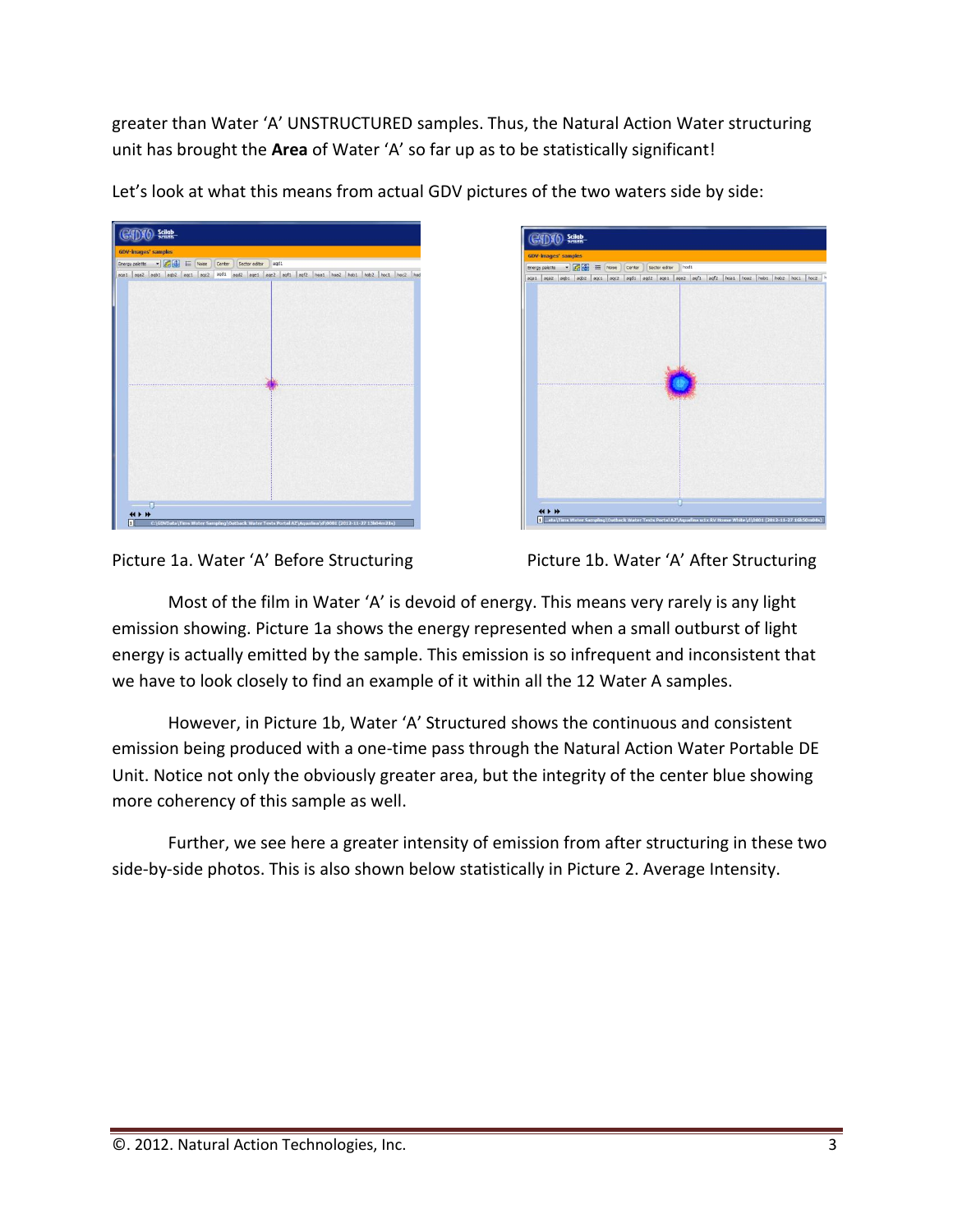| Scilab<br><b>Religio</b>                                                                                                                                                                                                                                                                                                                                                                                                                                                                                                                               |                   | 200X                                                                                                                                                                                                                                                                                                                                                                                                                                                                                   |  |  |  |  |  |  |  |  |  |
|--------------------------------------------------------------------------------------------------------------------------------------------------------------------------------------------------------------------------------------------------------------------------------------------------------------------------------------------------------------------------------------------------------------------------------------------------------------------------------------------------------------------------------------------------------|-------------------|----------------------------------------------------------------------------------------------------------------------------------------------------------------------------------------------------------------------------------------------------------------------------------------------------------------------------------------------------------------------------------------------------------------------------------------------------------------------------------------|--|--|--|--|--|--|--|--|--|
| <b>Statistical report</b>                                                                                                                                                                                                                                                                                                                                                                                                                                                                                                                              |                   | Page Action                                                                                                                                                                                                                                                                                                                                                                                                                                                                            |  |  |  |  |  |  |  |  |  |
| GDV parameter: Average intensity                                                                                                                                                                                                                                                                                                                                                                                                                                                                                                                       |                   | Plot type: Mean, Stand.Err, Conf.interval<br>$\overline{\phantom{a}}$                                                                                                                                                                                                                                                                                                                                                                                                                  |  |  |  |  |  |  |  |  |  |
| - Time series characteristics:<br>- Time entropy                                                                                                                                                                                                                                                                                                                                                                                                                                                                                                       | 2.3 <sub>1</sub>  | <b>Time entropy</b>                                                                                                                                                                                                                                                                                                                                                                                                                                                                    |  |  |  |  |  |  |  |  |  |
| Time fractality<br>- Time fractality RMS<br>Polynomial trend coefficients:<br>$-K0$<br>$-K1$                                                                                                                                                                                                                                                                                                                                                                                                                                                           |                   | m/m<br>$\frac{1}{2}$                                                                                                                                                                                                                                                                                                                                                                                                                                                                   |  |  |  |  |  |  |  |  |  |
| -K2<br><b>Exponent trend coefficients:</b><br>- Ae                                                                                                                                                                                                                                                                                                                                                                                                                                                                                                     |                   | ---                                                                                                                                                                                                                                                                                                                                                                                                                                                                                    |  |  |  |  |  |  |  |  |  |
| -Be<br>Ce.<br>Power trend coefficients:                                                                                                                                                                                                                                                                                                                                                                                                                                                                                                                |                   | $\frac{1}{2}$                                                                                                                                                                                                                                                                                                                                                                                                                                                                          |  |  |  |  |  |  |  |  |  |
| - Ap<br>-Bp<br>Cp.                                                                                                                                                                                                                                                                                                                                                                                                                                                                                                                                     | Average intensity | <b>COMPANY</b>                                                                                                                                                                                                                                                                                                                                                                                                                                                                         |  |  |  |  |  |  |  |  |  |
|                                                                                                                                                                                                                                                                                                                                                                                                                                                                                                                                                        | $-0.2$            | <b>COMPANY COMPANY</b><br>and for<br>--<br>$\frac{1}{\sqrt{2}}\left( \frac{1}{\sqrt{2}}\right) ^{2}=\frac{1}{\sqrt{2}}\left( \frac{1}{\sqrt{2}}\right) ^{2}=\frac{1}{\sqrt{2}}\left( \frac{1}{\sqrt{2}}\right) ^{2}=\frac{1}{\sqrt{2}}\left( \frac{1}{\sqrt{2}}\right) ^{2}=\frac{1}{\sqrt{2}}\left( \frac{1}{\sqrt{2}}\right) ^{2}=\frac{1}{\sqrt{2}}\left( \frac{1}{\sqrt{2}}\right) ^{2}=\frac{1}{\sqrt{2}}\left( \frac{1}{\sqrt{2}}\right) ^{2}=\frac{1}{\sqrt{2}}$<br>$-$ and $-$ |  |  |  |  |  |  |  |  |  |
|                                                                                                                                                                                                                                                                                                                                                                                                                                                                                                                                                        |                   |                                                                                                                                                                                                                                                                                                                                                                                                                                                                                        |  |  |  |  |  |  |  |  |  |
|                                                                                                                                                                                                                                                                                                                                                                                                                                                                                                                                                        | Summary:          |                                                                                                                                                                                                                                                                                                                                                                                                                                                                                        |  |  |  |  |  |  |  |  |  |
| hoc1: Mean: 1.927: Std.error: 0.000: Confidence interval: 0.000<br>hoc2: Mean: 2.062; Std.error: 0.000; Confidence interval: 0.000<br>hod 1: Mean: 1.679; Std.error: 0.000; Confidence interval: 0.000<br>hod2: Mean: 2.124; Std.error: 0.000; Confidence interval: 0.000<br>hoe 1: Mean: 1.002: Std.error: 0.000: Confidence interval: 0.000<br>hoe2: Mean: 1.298: Std.error: 0.000: Confidence interval: 0.000<br>hof1: Mean: 2.065; Std.error: 0.000; Confidence interval: 0.000<br>hof2: Mean: 2.118; Std.error: 0.000; Confidence interval: 0.000 |                   |                                                                                                                                                                                                                                                                                                                                                                                                                                                                                        |  |  |  |  |  |  |  |  |  |
| By ANOVA multy factor test samples are statistically dissimilar; $p = 0$                                                                                                                                                                                                                                                                                                                                                                                                                                                                               |                   |                                                                                                                                                                                                                                                                                                                                                                                                                                                                                        |  |  |  |  |  |  |  |  |  |

Picture 2. GDV Scilab **Average Intensity** Water 'A' (Bottom Left) and Water 'A' Structured (Upper Right).

**Average intensity** is stated in the GDV manual as the average glow intensity calculated using all pixels with a non-zero intensity not removed during noise filtration. Said another way, it is the brightness of the glow of the object.

The Scilab analysis in Picture 2, as in Picture 1, shows that the difference between the two samples, Water 'A' UNSTRUCTURED and Water 'A' Structured, is again statistically significant.

As stated before and above, other parameters such as Entropy and Normalized RMS also showed as statistically significant.

The Portable Unit wasn't the only device analyzed. Similar statistically significant Scilab results were generated with the other Natural Action Water Structuring Devices, namely, the Shower, Garden, and House Units.

These results are significant and repeatable with any GDV machine.



We ventured further into knowing more about these two waters

beyond the GDV. After all, the GDV, even with all its technical wonders and incredible computer science, still isn't close to an actual human being's response in palpable pulse, GI tract, or heart and soul.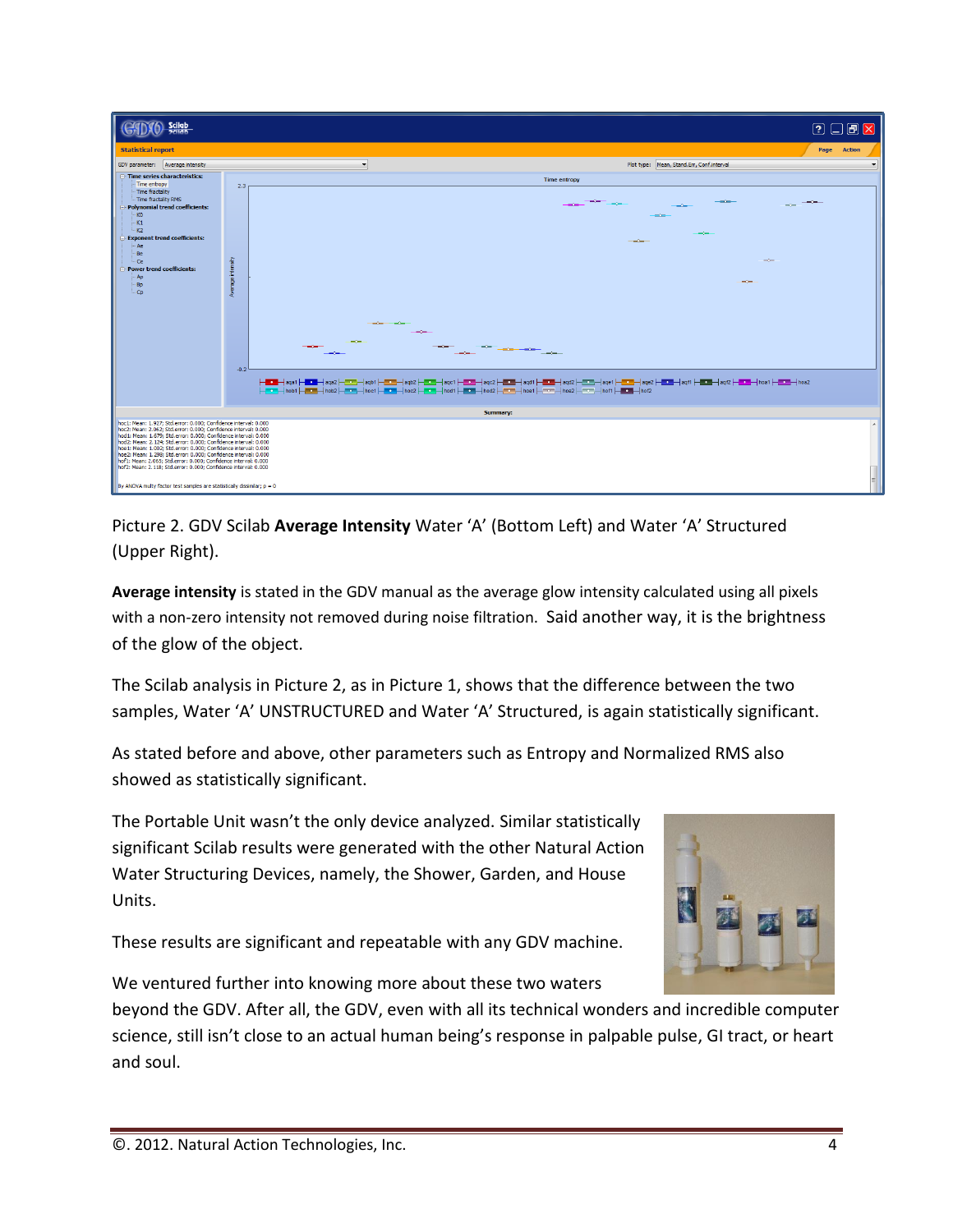Specifically, what effect does Water 'A' and Water 'A' Structured have on the human body?

We performed several applied kinesiology tests on 10 people using Autonomic Response Testing (A.R.T.) from Dr. Dietrich Klinghardt MD, PhD, and Total Body Modification from Dr. Robert Riddler, D.C. These tests were accomplished through inhaling the scent of the water (olfactory-limbic connection) and also by holding the water sublingually.

These tests included:

- 1) Autonomic Nervous System (ANS) Did an open ANS test go blocked or stay open?
- 2) Ileocecal Valve (ICV) Did a weak Ileocecal valve stay weak or go strong (improve)?
- 3) Yeast Did a positive yeast test stay positive or go negative (improve)?

We also performed Korean Hand Therapy Pulse tests on 10 people to see what pulse changes occurred with the same test format. Yes, pulses can change as fast as water hitting the tongue!

4) Korean Hand Therapy Pulse Test – Did the pulses go towards balance or imbalance? In Korean Hand Therapy, as in Traditional Chinese Medicine (TCM), balanced pulses are synonymous with good health. Imbalanced pulses are found with pain states and organic disease.

|              | Ρ1           | P2           | P3           | P4           | P5           | P6           | P7           | P8           | рq           | P <sub>10</sub> |
|--------------|--------------|--------------|--------------|--------------|--------------|--------------|--------------|--------------|--------------|-----------------|
| <b>ANS</b>   | <b>Block</b> | <b>Block</b> | <b>Block</b> | <b>Block</b> | <b>Block</b> | <b>Block</b> | <b>Block</b> | <b>Block</b> | <b>Block</b> | <b>Block</b>    |
| ICV          | Weak         | Weak         | Weak         | Weak         | Weak         | Weak         | Weak         | Weak         | Weak         | Weak            |
| <b>YEAST</b> | Pos          | Pos          | Pos          | Pos          | Pos          | Pos          | Pos          | Pos          | Pos          | Pos             |
| <b>PULSE</b> | Imbal        | Imbal        | Imbal        | Imbal        | Imbal        | Imbal        | Imbal        | Imbal        | Imbal        | Imbal           |

## WATER 'A' UNSTRUCTURED

## WATER 'A' Structured

|              | P <sub>1</sub> | P2            | P3            | P4     | Ρ5            | Р6            | Ρ7     | P8     | P9     | P <sub>10</sub> |
|--------------|----------------|---------------|---------------|--------|---------------|---------------|--------|--------|--------|-----------------|
| <b>ANS</b>   | Reg            | Reg           | Reg           | Reg    | Reg           | Reg           | Reg    | Reg    | Reg    | Reg             |
| ICV          | Strong         | <b>Strong</b> | <b>Strong</b> | Strong | <b>Strong</b> | <b>Strong</b> | Strong | Strong | Strong | Strong          |
| <b>YEAST</b> | Neg            | Neg           | Neg           | Neg    | <b>Neg</b>    | Neg           | Neg    | Neg    | Neg    | Neg             |
| <b>PULSE</b> | Bal            | Bal           | Bal           | Bal    | Bal           | Bal           | Bal    | Bal    | Bal    | Bal             |

We see that in every test with Water 'A' UNSTRUCTURED, there are no signs of balancing or healthful improvement. The Autonomic Nervous System (ANS) went from open to blocked regulation. The Ileocecal Valve (ICV) stayed weak. Yeast test points stayed positive. The Korean Hand Therapy Pulses also remained either imbalanced or went further imbalanced.